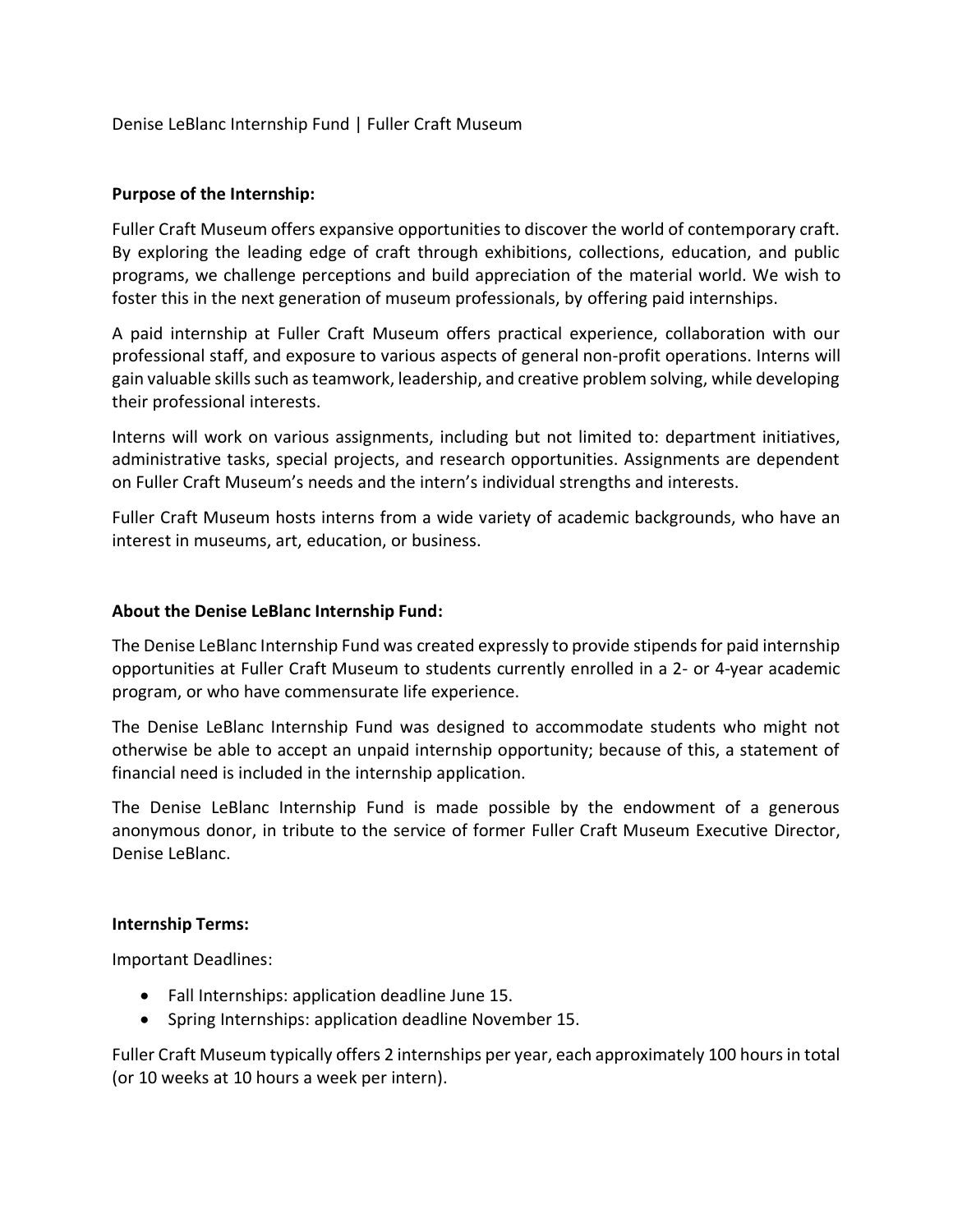Adjustments to the hours per week or length of internship are at the discretion of the program director and may be made to accommodate your needs.

For the 2022-23 calendar year, internships are available in the following departments:

- **Communications:** Assist department on a wide range of projects to increase the visibility of Fuller Craft Museum. Works with additional departments (Curatorial, Development, Education, and Museum Shop) to create projects including but not limited to: social media content creation, video editing, graphic design in both digital and print, photography, and marketing.
- **Curatorial:** Assist with a variety of tasks in support of exhibitions and the permanent collection, including: assist with gallery prep, installations, and deinstallations; lend support with object condition reporting, packing, and transport; conduct research for temporary exhibitions; perform permanent collection-related tasks, such as research and records maintenance; help with exhibition-related public program development and implementation; provide administrative support as needed.
- **Facilities/Operations:** Assist department in a variety of tasks including building and grounds maintenance; prepare exhibition spaces and props for new shows, including painting, construction, cleaning, arrange exhibition lighting; assist the Curatorial department with shipping and receiving artwork, particularly large pieces. Maintain the technology infrastructure and coordinate with outside support.

Internship projects and availability are subject to change at the discretion of museum staff and your interests.

# **For current college or university students:**

Fuller Craft Museum recommends you meet with your financial aid office to ensure a paid internship will not impact your financial aid package. Check with your academic advisor to discuss receiving credit for your internship. We are open to working with you and your school to meet your needs.

# **Eligibility:**

Open to students currently enrolled in a 2- or 4-year academic program, or who have commensurate life experience. Students must have reliable transportation to the museum for their scheduled work days. Applicants should have demonstrated financial need. The successful applicant must be eligible for work in the U.S. The offer of an internship at FCM will be dependent on a successful CORI or background check.